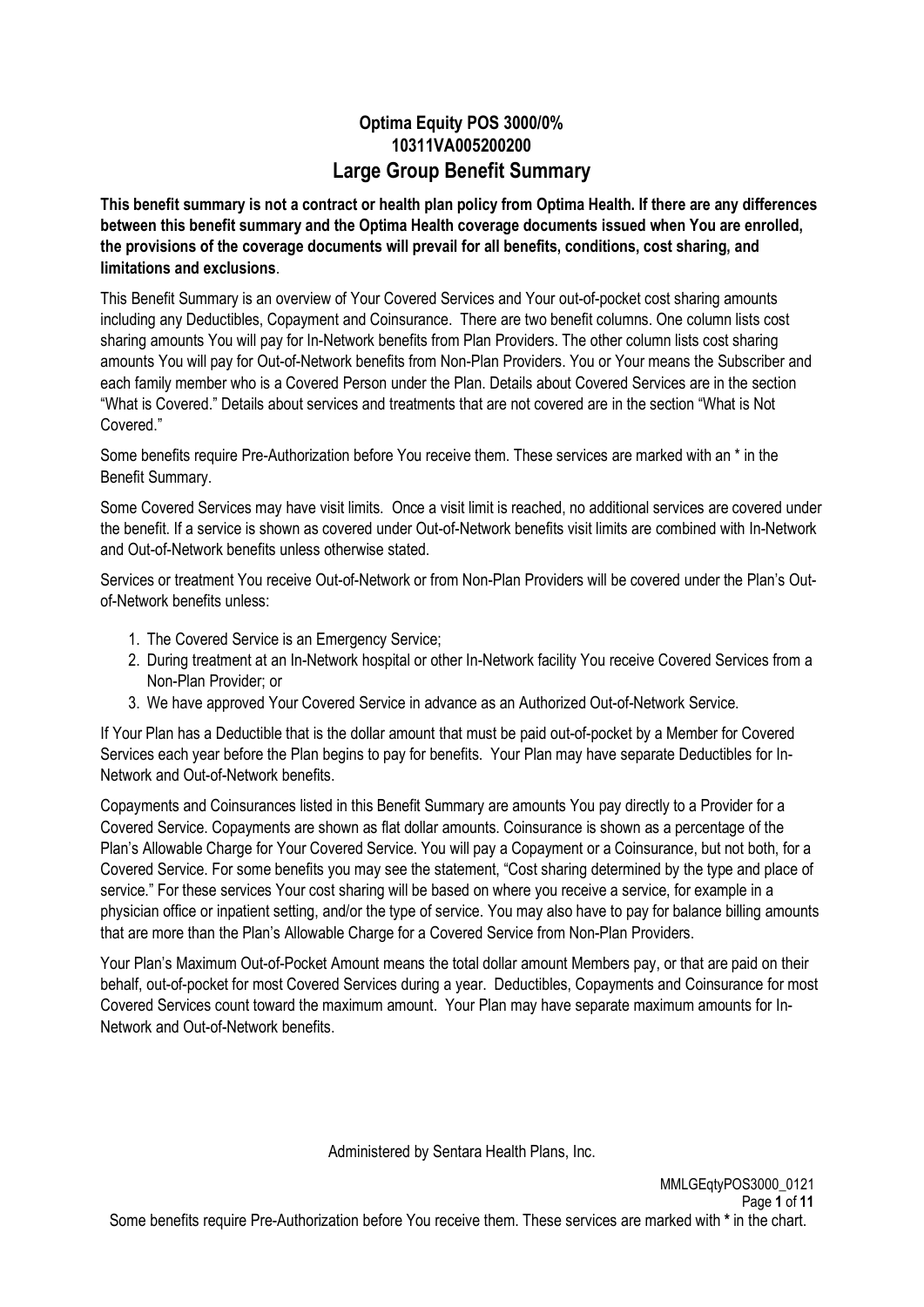|                                                                                                                                                                                                                                                 | <b>York County School Division</b>                                                                                                                                                                                                                                                                                                                                                                                                                                                                                                                                                                                                                                                                                                                                                                                                                                                                                                                                                                                                                                                                                                                                                                                   |                                        |  |  |  |
|-------------------------------------------------------------------------------------------------------------------------------------------------------------------------------------------------------------------------------------------------|----------------------------------------------------------------------------------------------------------------------------------------------------------------------------------------------------------------------------------------------------------------------------------------------------------------------------------------------------------------------------------------------------------------------------------------------------------------------------------------------------------------------------------------------------------------------------------------------------------------------------------------------------------------------------------------------------------------------------------------------------------------------------------------------------------------------------------------------------------------------------------------------------------------------------------------------------------------------------------------------------------------------------------------------------------------------------------------------------------------------------------------------------------------------------------------------------------------------|----------------------------------------|--|--|--|
| Effective Period: From 01/01/2022 through 12/31/2022<br>Deductible and Maximum Out-of-Pocket Amount (MOOP)                                                                                                                                      |                                                                                                                                                                                                                                                                                                                                                                                                                                                                                                                                                                                                                                                                                                                                                                                                                                                                                                                                                                                                                                                                                                                                                                                                                      |                                        |  |  |  |
| <b>In-Network</b><br><b>Out-of-Network</b>                                                                                                                                                                                                      |                                                                                                                                                                                                                                                                                                                                                                                                                                                                                                                                                                                                                                                                                                                                                                                                                                                                                                                                                                                                                                                                                                                                                                                                                      |                                        |  |  |  |
| <b>Deductible</b><br>Plan Year                                                                                                                                                                                                                  | \$3,000/Individual;<br>\$5,000/Individual;<br>\$6,000/Family<br>\$10,000/Family                                                                                                                                                                                                                                                                                                                                                                                                                                                                                                                                                                                                                                                                                                                                                                                                                                                                                                                                                                                                                                                                                                                                      |                                        |  |  |  |
| The Deductible applies to all Covered Services except for:                                                                                                                                                                                      | The In-Network and Out-of-Network Deductibles are separate. Most amounts You pay for In-Network Covered<br>Services will count toward meeting the In-Network Deductible. Most amounts You pay for Out-of-Network<br>Covered Services will count toward meeting the Out-of-Network Deductible.<br>In-Network Preventive Care Services required by law;<br>Other services in this Benefit Summary shown as covered without a Deductible.                                                                                                                                                                                                                                                                                                                                                                                                                                                                                                                                                                                                                                                                                                                                                                               |                                        |  |  |  |
|                                                                                                                                                                                                                                                 | If You are the Subscriber, and the only Member covered under Your Plan, the Individual Deductible amount<br>applies. If You have other Family Members on Your Plan the Family Deductible amount applies. The Plan has an<br>embedded Individual Deductible within the Family Deductible. If one Family Member meets the Individual<br>Deductible his or her benefits will begin. Once the total Family coverage Deductible is met benefits are available<br>for all Family Members. No one Member can contribute more than their Individual Deductible amount to the<br>Family Deductible. Copayment or Coinsurance amounts a Member pays for services shown as covered without<br>a Deductible will not count toward meeting the Individual or Family Deductible.                                                                                                                                                                                                                                                                                                                                                                                                                                                   |                                        |  |  |  |
|                                                                                                                                                                                                                                                 | <b>In-Network</b>                                                                                                                                                                                                                                                                                                                                                                                                                                                                                                                                                                                                                                                                                                                                                                                                                                                                                                                                                                                                                                                                                                                                                                                                    | <b>Out-of-Network</b>                  |  |  |  |
| <b>Maximum Out-of-Pocket</b><br>Plan Year                                                                                                                                                                                                       | \$4,000/Individual;<br>\$8,000/Family                                                                                                                                                                                                                                                                                                                                                                                                                                                                                                                                                                                                                                                                                                                                                                                                                                                                                                                                                                                                                                                                                                                                                                                | \$8,000/Individual;<br>\$16,000/Family |  |  |  |
| count toward meeting the Out-of-Network Maximum.<br>The following will not count toward the Plan maximum amount(s):<br>$\bullet$<br>٠<br>$\bullet$<br>Non-Plan Providers;<br>Premium amounts;<br>Individual maximum amount to the Family limit. | The In-Network and the Out-of-Network Maximum Out-of-Pocket Amounts are separate. Most amounts You pay,<br>or that are paid on Your behalf, for In-Network Covered Services will count toward meeting the In-Network<br>Maximum. Most amounts You pay, or that are paid on Your behalf, for Covered Services Out-of-Network will<br>Amounts You pay for services not covered under Your Plan;<br>Amounts You pay for any services after a benefit limit has been reached;<br>Balance billing amounts that are more than the Plan's Allowable Charge for a Covered Service from<br>Copayments, Coinsurance, or Deductibles for Covered Services that are not Essential Health Benefits;<br>Other services in this Benefit Summary that are shown as excluded from the maximum amount.<br>If You are the Subscriber, and the only Member covered under Your Plan, the Individual maximum applies. If<br>You have other Family Members on Your Plan the Family maximum applies. Under Family coverage the<br>Individual maximum applies separately to each covered Family Member. Once the total Family coverage<br>maximum is met the Family maximum amount is satisfied. No one Member can contribute more than their |                                        |  |  |  |
|                                                                                                                                                                                                                                                 |                                                                                                                                                                                                                                                                                                                                                                                                                                                                                                                                                                                                                                                                                                                                                                                                                                                                                                                                                                                                                                                                                                                                                                                                                      |                                        |  |  |  |
|                                                                                                                                                                                                                                                 |                                                                                                                                                                                                                                                                                                                                                                                                                                                                                                                                                                                                                                                                                                                                                                                                                                                                                                                                                                                                                                                                                                                                                                                                                      |                                        |  |  |  |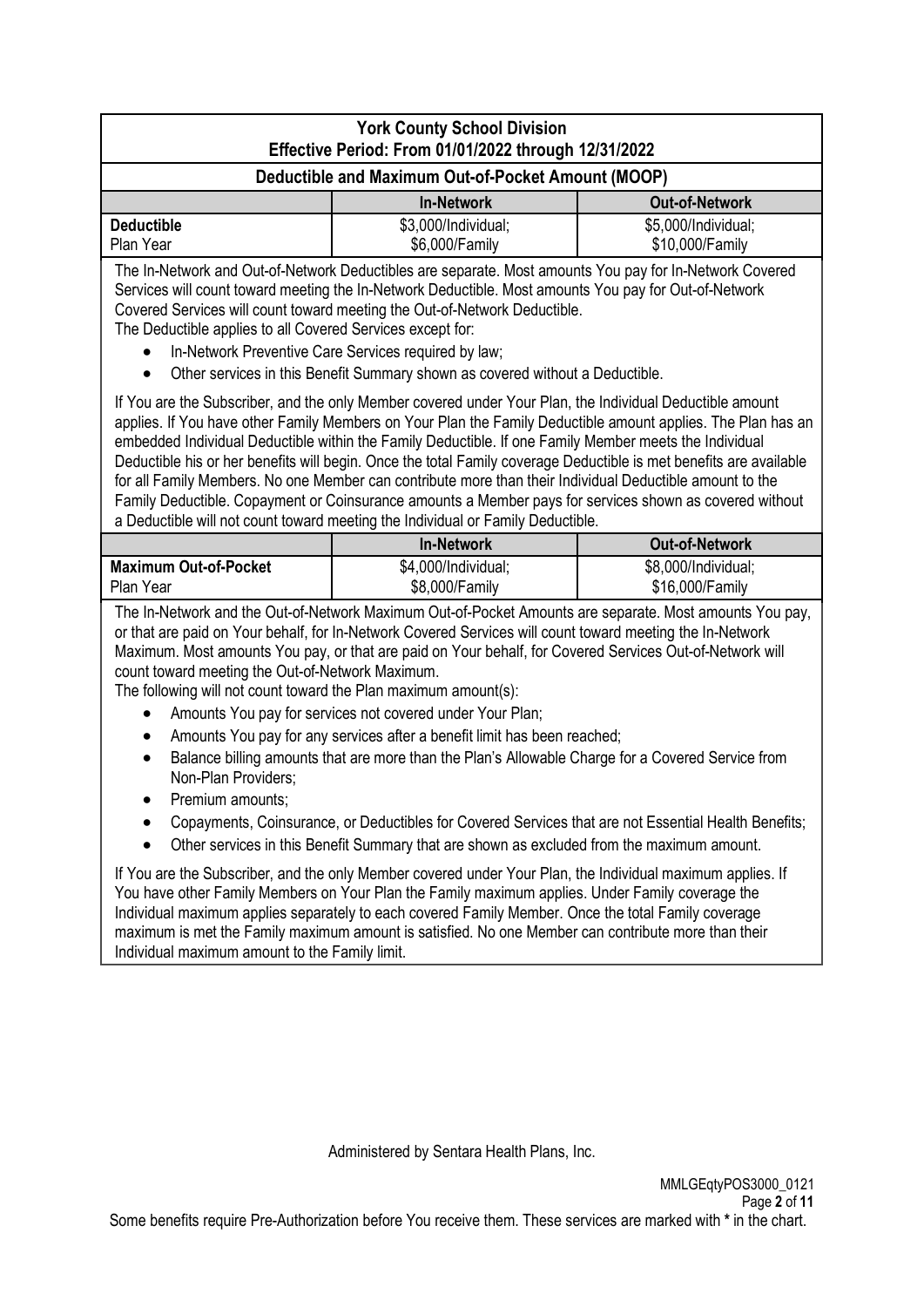| <b>Benefit</b>                                                                                                                                                                                                                                                                                                                                                                                                                                                                         | <b>In-Network</b>                                                           | Out-of-Network               |  |  |  |  |
|----------------------------------------------------------------------------------------------------------------------------------------------------------------------------------------------------------------------------------------------------------------------------------------------------------------------------------------------------------------------------------------------------------------------------------------------------------------------------------------|-----------------------------------------------------------------------------|------------------------------|--|--|--|--|
|                                                                                                                                                                                                                                                                                                                                                                                                                                                                                        | <b>Physician Office Visits</b>                                              |                              |  |  |  |  |
| Your Copayment or Coinsurance applies to Covered Services done during an office visit. You will pay an<br>additional Copayment or Coinsurance for outpatient therapies and services, injectable and infused medications,<br>allergy care, testing and serum, outpatient advanced imaging procedures, and sleep studies done during an<br>office visit. Virtual Consults must be provided by Optima Health approved providers. *Pre-Authorization is<br>required for in-office surgery. |                                                                             |                              |  |  |  |  |
| <b>Primary Care Visit</b>                                                                                                                                                                                                                                                                                                                                                                                                                                                              | After Deductible No Charge                                                  | After Deductible You Pay 30% |  |  |  |  |
| <b>Virtual Consult</b>                                                                                                                                                                                                                                                                                                                                                                                                                                                                 | After Deductible No Charge                                                  | <b>Not Covered</b>           |  |  |  |  |
| <b>Specialist Visit</b>                                                                                                                                                                                                                                                                                                                                                                                                                                                                | After Deductible No Charge                                                  | After Deductible You Pay 30% |  |  |  |  |
| <b>Vaccines and Immunotherapeutic</b><br><b>Agents</b><br>This does not include routine<br>immunizations covered under<br><b>Preventive Care.</b>                                                                                                                                                                                                                                                                                                                                      | After Deductible No Charge                                                  | After Deductible You Pay 30% |  |  |  |  |
|                                                                                                                                                                                                                                                                                                                                                                                                                                                                                        | <b>Preventive Care</b>                                                      |                              |  |  |  |  |
| Recommended Preventive Care Services are covered at no cost sharing when received from In-Network Plan<br>Providers. You may still have to pay an office visit Copayment or Coinsurance when You receive preventive care.<br>Please use the following link for a complete list of covered preventive care services:<br>https://www.healthcare.gov/what-are-my-preventive-care-benefits/                                                                                                |                                                                             |                              |  |  |  |  |
| tests, immunizations, and other<br>services                                                                                                                                                                                                                                                                                                                                                                                                                                            | Recommended exams, screenings,<br>No Charge<br>After Deductible You Pay 30% |                              |  |  |  |  |
| You Pay a Copayment or Coinsurance amount for each visit for services done in a Physician's office, a free-<br>standing outpatient facility, a Hospital outpatient facility, or at home as part of Your Skilled Home Health Care<br>Services benefit. Visit limits for physical, occupational, and speech therapy will not apply if You get that care as                                                                                                                               | <b>Outpatient Therapies and Services</b>                                    |                              |  |  |  |  |
| part of a treatment plan for Autism Spectrum Disorder.                                                                                                                                                                                                                                                                                                                                                                                                                                 |                                                                             |                              |  |  |  |  |
| <b>Occupational and Physical</b><br>Therapy*<br>Services limited to 30 combined visits<br>per Plan year combined for<br>rehabilitative and habilitative services.                                                                                                                                                                                                                                                                                                                      | After Deductible No Charge                                                  | After Deductible You Pay 30% |  |  |  |  |
| Speech Therapy*<br>Services limited to 30 visits per Plan<br>year combined for rehabilitative and<br>habilitative services.                                                                                                                                                                                                                                                                                                                                                            | After Deductible No Charge                                                  | After Deductible You Pay 30% |  |  |  |  |
| <b>Cardiac Rehabilitation*</b>                                                                                                                                                                                                                                                                                                                                                                                                                                                         | After Deductible No Charge                                                  | After Deductible You Pay 30% |  |  |  |  |
| <b>Pulmonary Rehabilitation*</b><br>Services limited to 30 visits per Plan<br>After Deductible No Charge<br>After Deductible You Pay 30%<br>year.                                                                                                                                                                                                                                                                                                                                      |                                                                             |                              |  |  |  |  |
| <b>Vascular Rehabilitation*</b><br>Services limited to 30 visits per Plan<br>year.                                                                                                                                                                                                                                                                                                                                                                                                     | After Deductible No Charge                                                  | After Deductible You Pay 30% |  |  |  |  |
| Vestibular Rehabilitation*<br>Services limited to 30 visits per Plan<br>year.                                                                                                                                                                                                                                                                                                                                                                                                          | After Deductible No Charge                                                  | After Deductible You Pay 30% |  |  |  |  |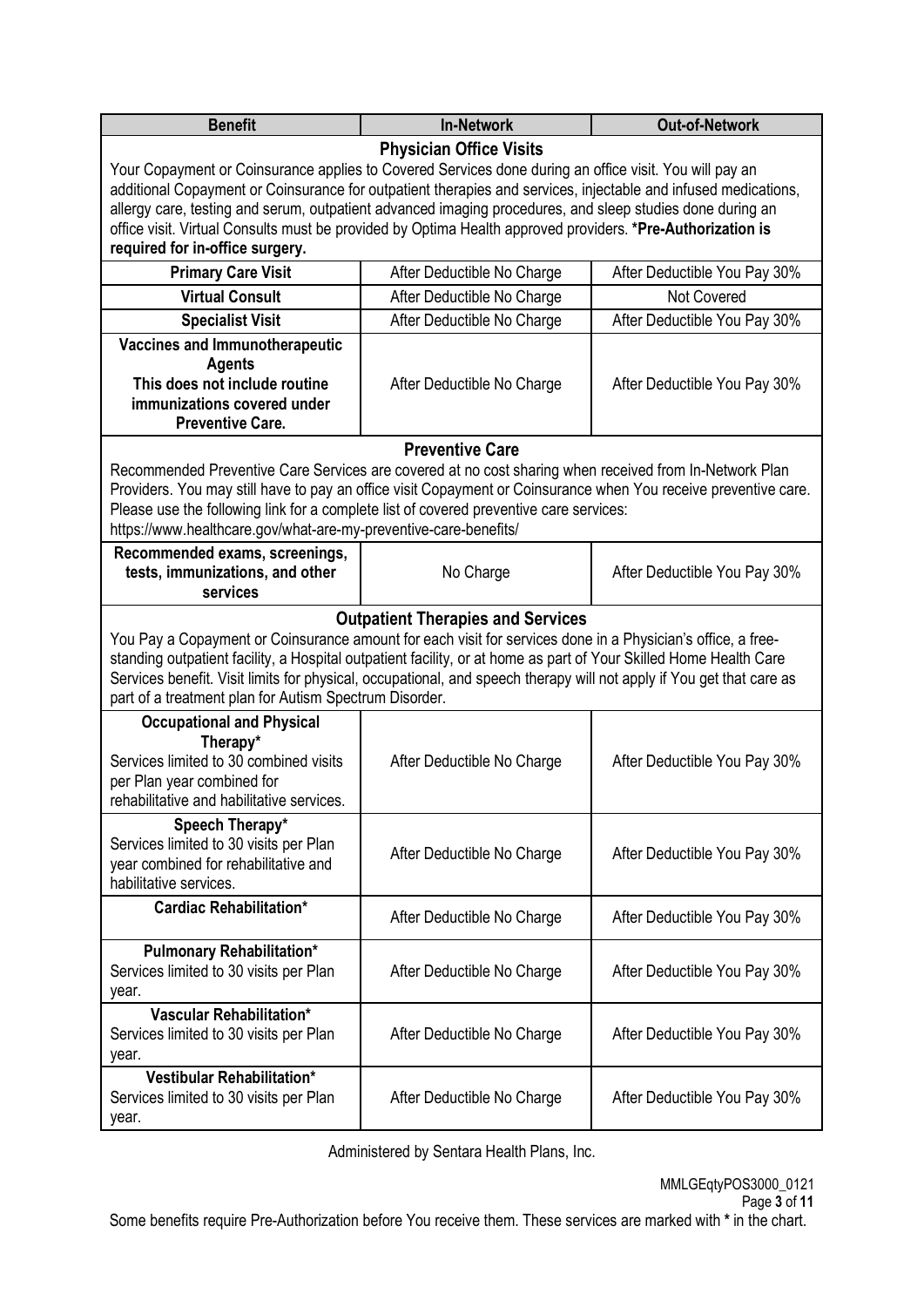| <b>Benefit</b>                                                                                                                                                                                                                                                                                                                         | <b>In-Network</b>                                          | <b>Out-of-Network</b>        |  |  |
|----------------------------------------------------------------------------------------------------------------------------------------------------------------------------------------------------------------------------------------------------------------------------------------------------------------------------------------|------------------------------------------------------------|------------------------------|--|--|
| <b>IV Infusion Therapy</b>                                                                                                                                                                                                                                                                                                             | After Deductible No Charge                                 | After Deductible You Pay 30% |  |  |
| <b>Respiratory/Inhalation Therapy</b>                                                                                                                                                                                                                                                                                                  | After Deductible No Charge                                 | After Deductible You Pay 30% |  |  |
| <b>Chemotherapy and Chemotherapy</b><br>Drugs*                                                                                                                                                                                                                                                                                         | After Deductible No Charge                                 | After Deductible You Pay 30% |  |  |
| Radiation Therapy*                                                                                                                                                                                                                                                                                                                     | After Deductible No Charge                                 | After Deductible You Pay 30% |  |  |
| Pre-Authorized Injectable and<br><b>Infused Medications*</b><br>Includes injectable and infused<br>medications, biologics, and IV therapy<br>medications that require Pre-<br>Authorization. Office visit, outpatient<br>facility, or home health Copayment or<br>Coinsurance will also apply. Does not<br>apply to Chemotherapy Drugs | After Deductible No Charge                                 | After Deductible You Pay 30% |  |  |
|                                                                                                                                                                                                                                                                                                                                        | <b>Outpatient Dialysis</b>                                 |                              |  |  |
| You Pay a Copayment or Coinsurance for each visit at any place of service. Coverage also includes home<br>dialysis equipment and supplies.                                                                                                                                                                                             |                                                            |                              |  |  |
| <b>Dialysis Services</b>                                                                                                                                                                                                                                                                                                               | After Deductible No Charge                                 | After Deductible You Pay 30% |  |  |
| You pay a Copayment or Coinsurance for services provided in a free-standing ambulatory surgery center or<br>Hospital outpatient surgical facility.                                                                                                                                                                                     | <b>Outpatient Surgery</b>                                  |                              |  |  |
| <b>Surgery Services*</b>                                                                                                                                                                                                                                                                                                               | After Deductible No Charge                                 | After Deductible You Pay 30% |  |  |
| <b>Outpatient Lab, Diagnostic, Imaging and Testing</b><br>You pay a Copayment or Coinsurance for services done in a free-standing outpatient facility or lab or a Hospital<br>outpatient facility or lab.                                                                                                                              |                                                            |                              |  |  |
| <b>Diagnostic Procedures</b>                                                                                                                                                                                                                                                                                                           | After Deductible No Charge                                 | After Deductible You Pay 30% |  |  |
| X-Ray<br><b>Ultrasound</b><br><b>Doppler Studies</b>                                                                                                                                                                                                                                                                                   | After Deductible No Charge                                 | After Deductible You Pay 30% |  |  |
| <b>Lab Work</b>                                                                                                                                                                                                                                                                                                                        | After Deductible No Charge<br>After Deductible You Pay 30% |                              |  |  |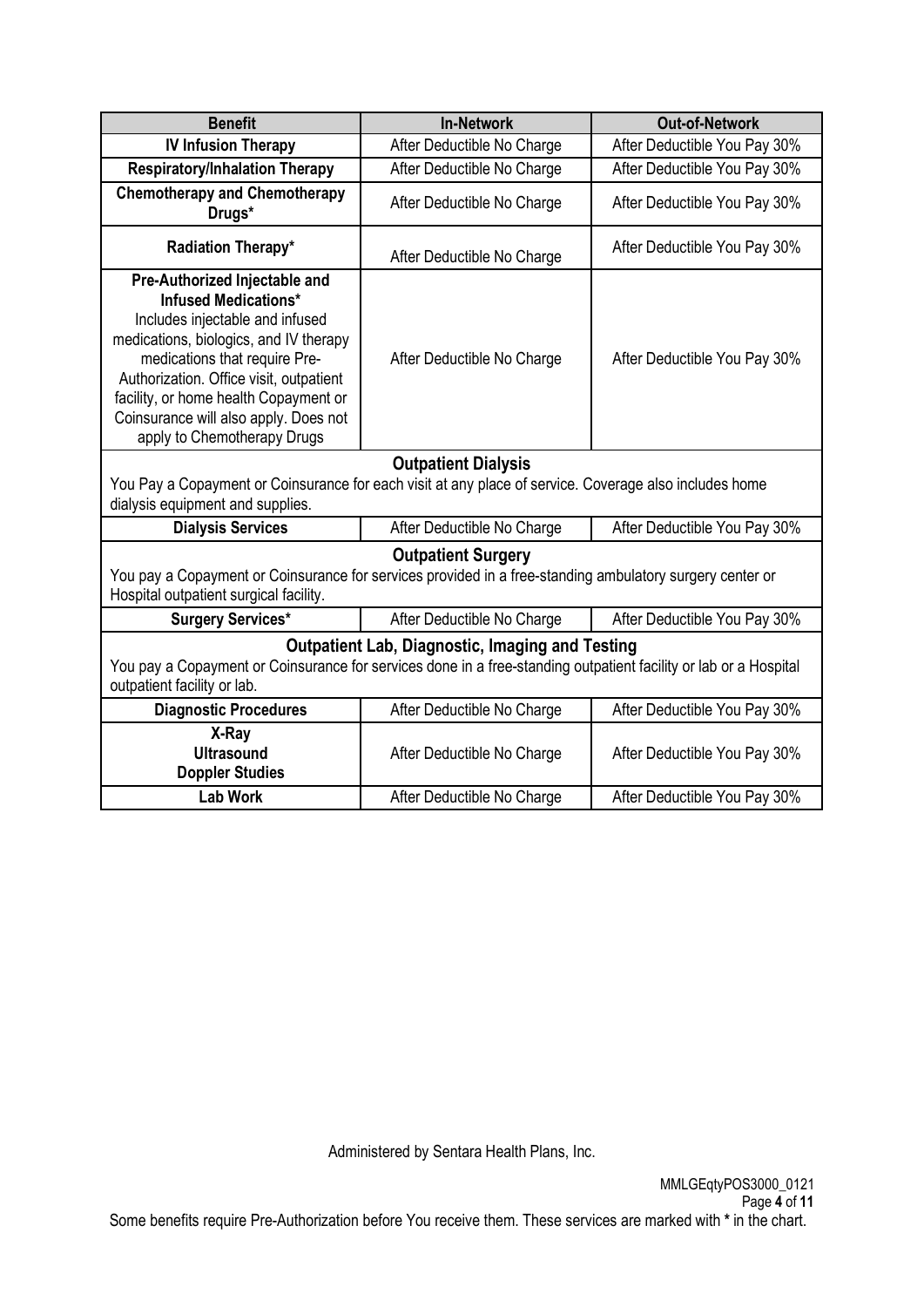| <b>Benefit</b>                                                                                                                                                                                                                                                                                                                                                                                                                | <b>Out-of-Network</b>                                 |                              |  |  |
|-------------------------------------------------------------------------------------------------------------------------------------------------------------------------------------------------------------------------------------------------------------------------------------------------------------------------------------------------------------------------------------------------------------------------------|-------------------------------------------------------|------------------------------|--|--|
|                                                                                                                                                                                                                                                                                                                                                                                                                               | <b>Outpatient Advanced Imaging, Testing and Scans</b> |                              |  |  |
| You pay a Copayment or Coinsurance for services done in a Physician's office, a free-standing outpatient facility<br>or a Hospital outpatient facility or lab.                                                                                                                                                                                                                                                                |                                                       |                              |  |  |
| Magnetic Resonance Imaging (MRI)*<br><b>Magnetic Resonance Angiography</b><br>$(MRA)^*$<br><b>Positron Emission Tomography</b><br>$(PET)^*$<br><b>Computerized Axial Tomography</b><br>$(CT)^*$<br><b>Computerized Axial Tomography</b><br>Angiogram (CTA)*<br><b>Magnetic Resonance Spectroscopy</b><br>(MRS)<br><b>Single Photon Emission Computed</b><br>Tomography (SPECT)<br><b>Nuclear Cardiology</b><br>Sleep Studies* | After Deductible No Charge                            | After Deductible You Pay 30% |  |  |
|                                                                                                                                                                                                                                                                                                                                                                                                                               | <b>Maternity Care</b>                                 |                              |  |  |
| Includes prenatal care, delivery, and postpartum care and services, and home health visits. You must also pay<br>Your Inpatient Hospital Copayment or Coinsurance. Recommended preventive care services and screenings are<br>covered under preventive benefits.                                                                                                                                                              |                                                       |                              |  |  |
| <b>Maternity Care</b><br>*Pre-Authorization is required for<br>prenatal services                                                                                                                                                                                                                                                                                                                                              | After Deductible You Pay 30%                          |                              |  |  |
|                                                                                                                                                                                                                                                                                                                                                                                                                               | <b>Inpatient Services</b>                             |                              |  |  |
| Inpatient Hospital Services*                                                                                                                                                                                                                                                                                                                                                                                                  | After Deductible No Charge                            | After Deductible You Pay 30% |  |  |
| Transplants*                                                                                                                                                                                                                                                                                                                                                                                                                  | After Deductible No Charge                            | After Deductible You Pay 30% |  |  |
| <b>Skilled Nursing Facility Services*</b><br>Limited to a maximum of 100 days per<br>Plan year.                                                                                                                                                                                                                                                                                                                               | After Deductible No Charge                            | After Deductible You Pay 30% |  |  |
| <b>Ambulance Services</b><br>Includes Emergency transportation, or non-Emergency transportation that is Medically Necessary and Pre-<br>Authorized. You pay Copayment or Coinsurance per transport each way.                                                                                                                                                                                                                  |                                                       |                              |  |  |
| Air, Water, Ground Services<br>*Pre-Authorization is required for<br>non-emergency transportation.                                                                                                                                                                                                                                                                                                                            | After Deductible No Charge                            | After Deductible No Charge   |  |  |
| <b>Emergency Services</b><br>Includes Emergency Services, Physician services, Advanced Diagnostic Imaging, such as MRIs and CT scans,<br>other facility charges, such as diagnostic x-ray and lab services and medical supplies provided in an Emergency<br>Department In-Network or Out-of-Network.                                                                                                                          |                                                       |                              |  |  |
| <b>Emergency Services</b><br>After Deductible No Charge<br>After Deductible No Charge                                                                                                                                                                                                                                                                                                                                         |                                                       |                              |  |  |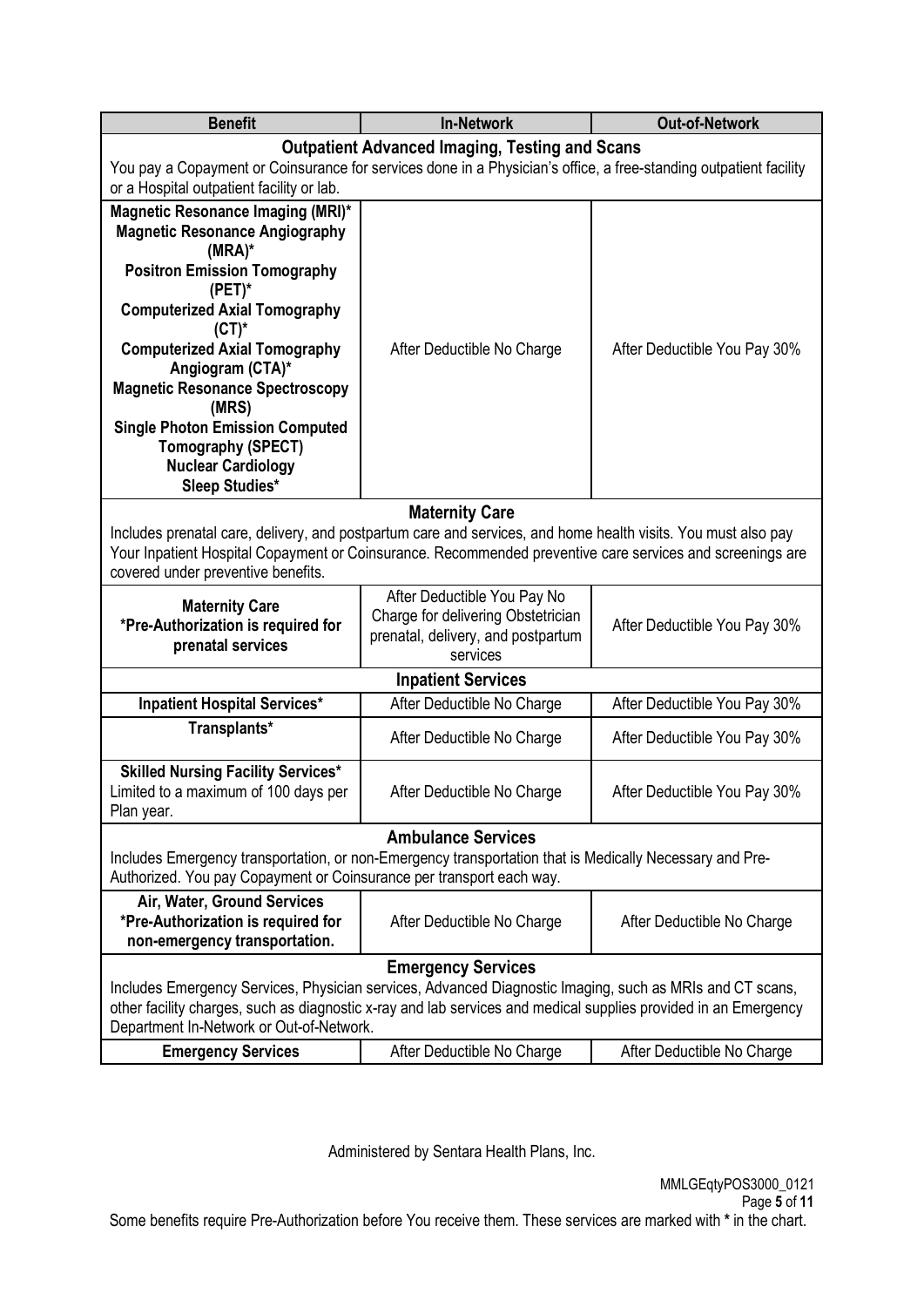| <b>Benefit</b>                                                                                                                                                                                                                                                                                                                                                                                              | <b>In-Network</b>                                                                                                                                                                                                                                            |                                                              |  |  |  |
|-------------------------------------------------------------------------------------------------------------------------------------------------------------------------------------------------------------------------------------------------------------------------------------------------------------------------------------------------------------------------------------------------------------|--------------------------------------------------------------------------------------------------------------------------------------------------------------------------------------------------------------------------------------------------------------|--------------------------------------------------------------|--|--|--|
| <b>Urgent Care Services</b><br>Includes Urgent Care Services, Physician services, and other ancillary services received at an Urgent Care<br>facility. If You are transferred to an Emergency Department from an Urgent Care Center, You will pay the<br>Emergency Services Copayment or Coinsurance.                                                                                                       |                                                                                                                                                                                                                                                              |                                                              |  |  |  |
| <b>Urgent Care Services</b>                                                                                                                                                                                                                                                                                                                                                                                 | After Deductible No Charge                                                                                                                                                                                                                                   | After Deductible You Pay 30%                                 |  |  |  |
| Includes inpatient and outpatient services for the treatment of mental health and substance use disorders. *Pre-<br>Authorization is required for Inpatient Services, partial hospitalization services, intensive outpatient<br>program (IOP) services, Transcranial Magnetic Stimulation (TMS), and electro-convulsive therapy. Virtual<br>Consults must be furnished by approved Optima Health providers. | <b>Mental Health and Substance Use Disorder Services</b>                                                                                                                                                                                                     |                                                              |  |  |  |
| <b>Inpatient Services*</b>                                                                                                                                                                                                                                                                                                                                                                                  | After Deductible No Charge                                                                                                                                                                                                                                   | After Deductible You Pay 30%                                 |  |  |  |
| <b>Outpatient Office Visits</b>                                                                                                                                                                                                                                                                                                                                                                             | After Deductible No Charge                                                                                                                                                                                                                                   | After Deductible You Pay 30%                                 |  |  |  |
| <b>Virtual Consults</b>                                                                                                                                                                                                                                                                                                                                                                                     | After Deductible No Charge                                                                                                                                                                                                                                   | Not Covered                                                  |  |  |  |
| <b>Other Outpatient Visits</b><br>(Facility/Freestanding Centers)                                                                                                                                                                                                                                                                                                                                           | After Deductible No Charge                                                                                                                                                                                                                                   | After Deductible You Pay 30%                                 |  |  |  |
| <b>Insulin Pumps*</b>                                                                                                                                                                                                                                                                                                                                                                                       | <b>Diabetes Treatment</b><br>Includes supplies, equipment, and education. An annual diabetic eye exam is covered from an In-Network Plan<br>Provider or a participating EyeMed Vision Services provider at the office visit Copayment or Coinsurance amount. |                                                              |  |  |  |
| Pump Infusion Sets and Supplies*                                                                                                                                                                                                                                                                                                                                                                            | After Deductible No Charge<br>After Deductible No Charge                                                                                                                                                                                                     | After Deductible You Pay 30%<br>After Deductible You Pay 30% |  |  |  |
| <b>Testing Supplies</b><br>Includes test strips, lancets, lancet<br>devices, blood glucose monitors and<br>Covered under the Plan's<br>Covered under the Plan's<br>control solution.<br>Prescription Drug Benefit<br><b>Prescription Drug Benefit</b><br>*Pre-Authorization is required for<br>talking blood glucose monitors                                                                               |                                                                                                                                                                                                                                                              |                                                              |  |  |  |
| Insulin, Needles, Syringes                                                                                                                                                                                                                                                                                                                                                                                  | Covered under the Plan's<br><b>Prescription Drug Benefit</b>                                                                                                                                                                                                 | Covered under the Plan's<br><b>Prescription Drug Benefit</b> |  |  |  |
| <b>Outpatient Self-Management</b><br><b>Training, Education, Nutritional</b><br>After Deductible No Charge<br>After Deductible You Pay 30%<br>Therapy                                                                                                                                                                                                                                                       |                                                                                                                                                                                                                                                              |                                                              |  |  |  |
| <b>Prosthetic Limb Replacement</b>                                                                                                                                                                                                                                                                                                                                                                          |                                                                                                                                                                                                                                                              |                                                              |  |  |  |
| <b>Prosthetic Devices and</b><br>Components, repair, fitting,<br>replacement, adjustment.*                                                                                                                                                                                                                                                                                                                  | After Deductible No Charge                                                                                                                                                                                                                                   | After Deductible You Pay 30%                                 |  |  |  |
| <b>Autism Spectrum Disorder</b><br>Includes diagnosis and treatment of Autism Spectrum Disorder.                                                                                                                                                                                                                                                                                                            |                                                                                                                                                                                                                                                              |                                                              |  |  |  |
| Cost sharing determined by the<br>Cost sharing determined by the<br>Autism Spectrum Disorder*<br>type and place of service.<br>type and place of service.                                                                                                                                                                                                                                                   |                                                                                                                                                                                                                                                              |                                                              |  |  |  |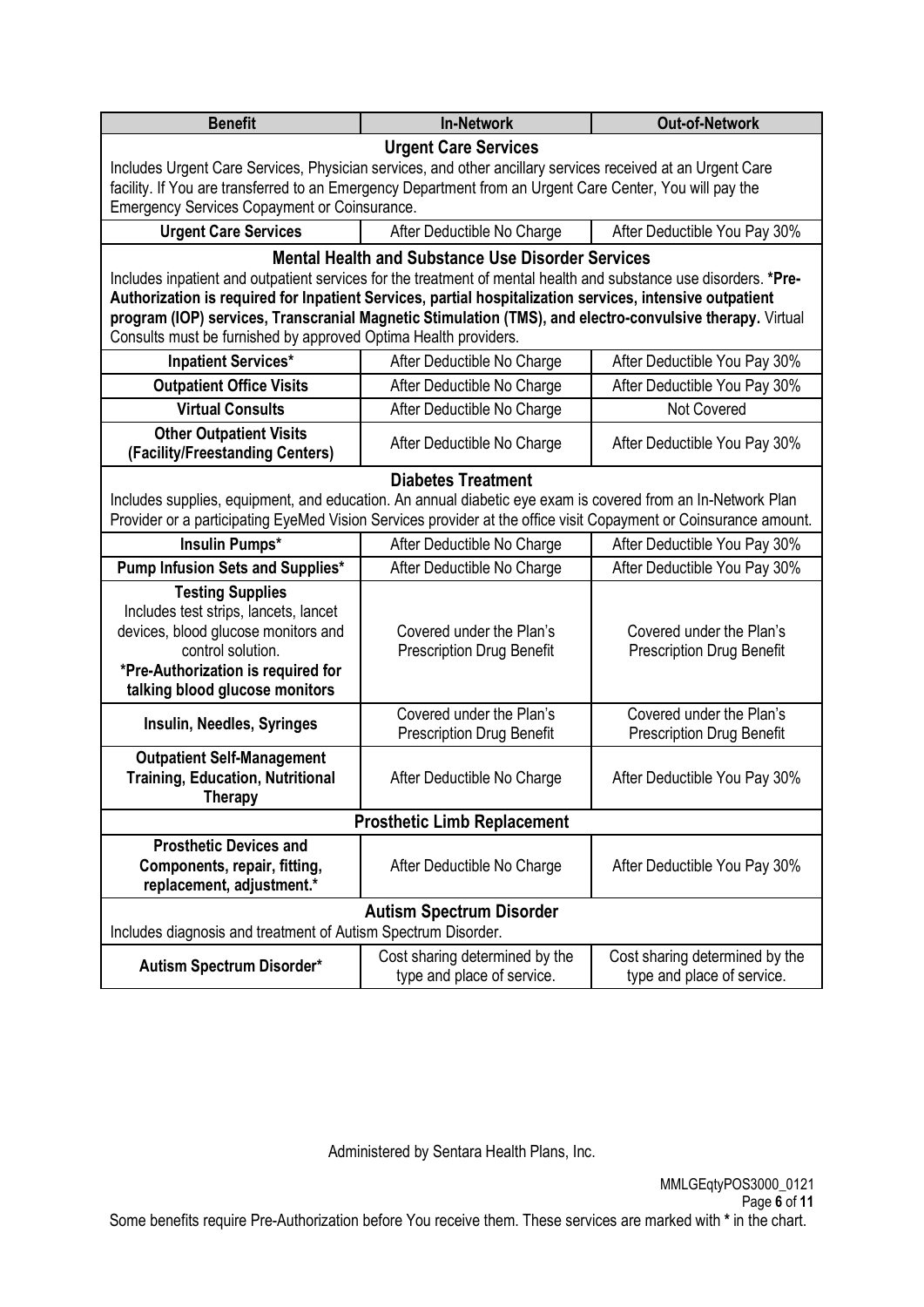| <b>Benefit</b>                                                                                                                                                                                                      | <b>Out-of-Network</b>                                                                                                                                                                                                                                                                                                                                                                                                                    |                                                                 |  |  |
|---------------------------------------------------------------------------------------------------------------------------------------------------------------------------------------------------------------------|------------------------------------------------------------------------------------------------------------------------------------------------------------------------------------------------------------------------------------------------------------------------------------------------------------------------------------------------------------------------------------------------------------------------------------------|-----------------------------------------------------------------|--|--|
| <b>Durable Medical Equipment (DME) and Supplies</b>                                                                                                                                                                 |                                                                                                                                                                                                                                                                                                                                                                                                                                          |                                                                 |  |  |
| DME, Orthopedic Devices,<br><b>Prosthetic Appliances, Devices</b><br>*Pre-Authorization is required for<br>items over \$750<br>*Pre-Authorization is required for<br>repair, replacement and rental<br>items.       | After Deductible No Charge                                                                                                                                                                                                                                                                                                                                                                                                               |                                                                 |  |  |
|                                                                                                                                                                                                                     | <b>Early Intervention Services</b>                                                                                                                                                                                                                                                                                                                                                                                                       |                                                                 |  |  |
| For Dependent children from birth to age three.                                                                                                                                                                     |                                                                                                                                                                                                                                                                                                                                                                                                                                          |                                                                 |  |  |
| Speech and language therapy,<br><b>Occupational therapy, Physical</b><br>therapy, Assistive technology<br>services and devices. *                                                                                   | Cost sharing determined by the<br>type and place of service.                                                                                                                                                                                                                                                                                                                                                                             | Cost sharing determined by the<br>type and place of service.    |  |  |
|                                                                                                                                                                                                                     | <b>Home Health Care</b>                                                                                                                                                                                                                                                                                                                                                                                                                  |                                                                 |  |  |
| Includes skilled home health care services for home bound Members. You will also pay a separate Copayment or<br>Coinsurance for therapies and infused medications received at home                                  |                                                                                                                                                                                                                                                                                                                                                                                                                                          |                                                                 |  |  |
| Home Health Care*<br>Limited to a maximum of 100 visits per<br>Plan year.                                                                                                                                           | After Deductible No Charge                                                                                                                                                                                                                                                                                                                                                                                                               | After Deductible You Pay 30%                                    |  |  |
| <b>Private Duty Nursing*</b><br>Covered in the home limited to 16<br>After Deductible No Charge<br>hours per calendar year                                                                                          |                                                                                                                                                                                                                                                                                                                                                                                                                                          | After Deductible You Pay 30%                                    |  |  |
|                                                                                                                                                                                                                     | <b>Hospice Care</b>                                                                                                                                                                                                                                                                                                                                                                                                                      |                                                                 |  |  |
| Hospice Care*                                                                                                                                                                                                       | After Deductible No Charge                                                                                                                                                                                                                                                                                                                                                                                                               | After Deductible You Pay 30%                                    |  |  |
| Optima Health contracts with EyeMed Vision Services to administer this benefit. Services must be received from<br>EyeMed providers.                                                                                 | <b>Vision Care</b>                                                                                                                                                                                                                                                                                                                                                                                                                       |                                                                 |  |  |
| Includes a routine eye examination,<br>refraction, and materials including<br>lenses or contact lenses once every<br>12 months from a Participating<br>EyeMed Provider. Frames are<br>covered once every 24 months. | <b>Examinations</b><br>You Pay \$15<br>Contact lens examinations require<br>the eye examination Copayment<br>plus the difference between the<br>contact lens examination cost and<br>the eyeglass examination cost.<br><b>Materials</b><br>Lenses (single, vision, bifocal,<br>trifocal) covered in full.<br>Frames covered in full up to \$130<br>retail.<br>Contact lenses (in lieu of glasses)<br>covered in full up to \$130 retail. | Members will be reimbursed up to<br>\$30 for an eye examination |  |  |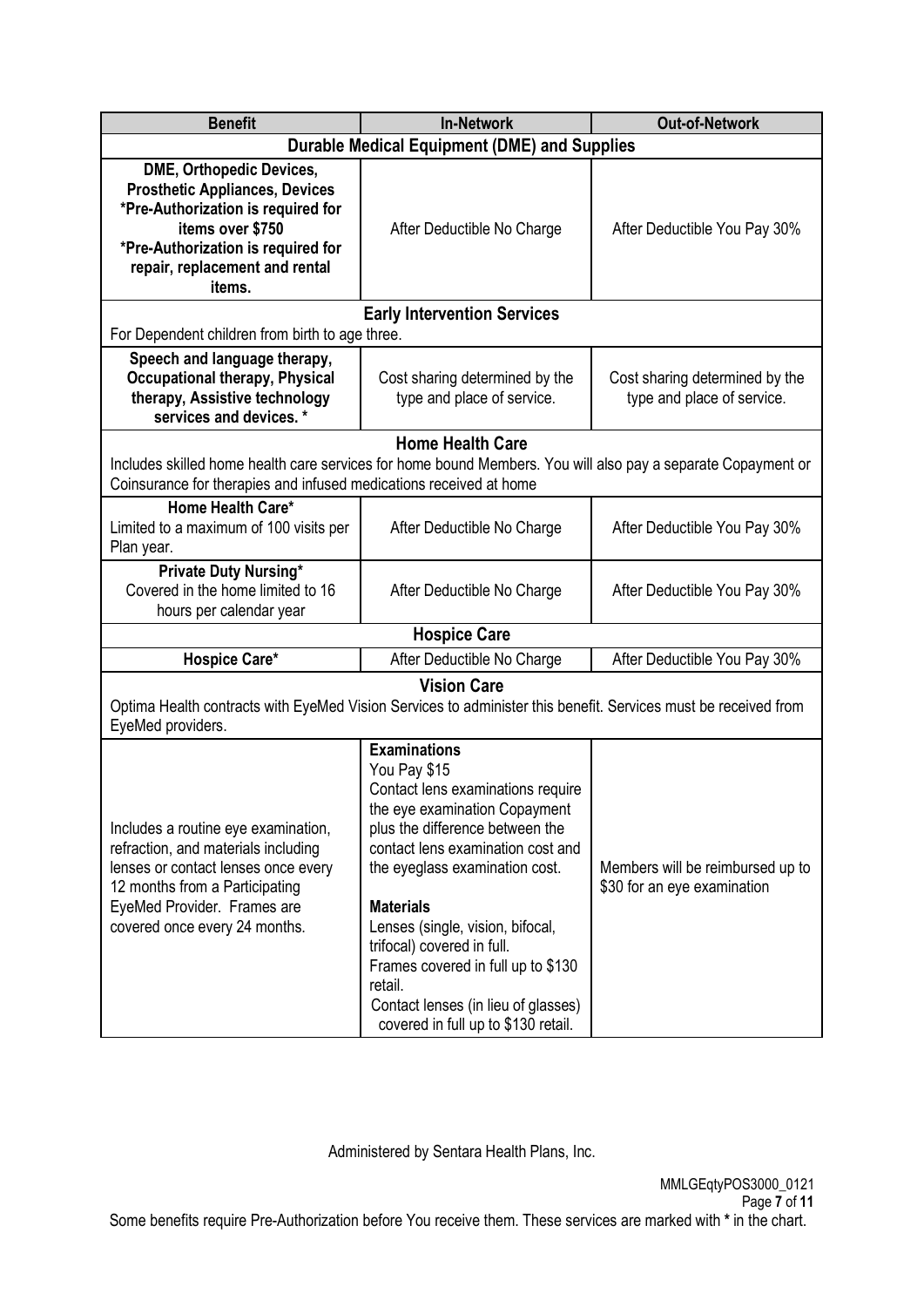| <b>Benefit</b>                                                                                                             | <b>Out-of-Network</b>                                           |                                                                 |  |  |
|----------------------------------------------------------------------------------------------------------------------------|-----------------------------------------------------------------|-----------------------------------------------------------------|--|--|
|                                                                                                                            | <b>Reconstructive Breast Surgery</b>                            |                                                                 |  |  |
| Includes Covered Services for Members who have had a mastectomy.                                                           |                                                                 |                                                                 |  |  |
| <b>Surgery and Reconstruction*</b>                                                                                         |                                                                 |                                                                 |  |  |
| Prostheses*<br><b>Physical Complications*</b>                                                                              | Cost sharing is determined by the<br>type and place of service. | Cost sharing is determined by the<br>type and place of service. |  |  |
| Lymphedema*                                                                                                                |                                                                 |                                                                 |  |  |
|                                                                                                                            | <b>Infertility Services</b>                                     |                                                                 |  |  |
| Includes limited services, for Members only, to diagnose and treat underlying medical conditions resulting in              |                                                                 |                                                                 |  |  |
| Infertility                                                                                                                |                                                                 |                                                                 |  |  |
| <b>Endometrial biopsies</b>                                                                                                |                                                                 |                                                                 |  |  |
| Limited to 2 per lifetime                                                                                                  |                                                                 |                                                                 |  |  |
| Semen analysis                                                                                                             |                                                                 |                                                                 |  |  |
| Limited to 2 per lifetime<br>Hysterosalpingography                                                                         | Cost sharing is determined by the                               | Cost sharing is determined by the                               |  |  |
| Limited to 2 per lifetime                                                                                                  | type and place of service.                                      | type and place of service.                                      |  |  |
| Sims-Huhner test (smear)                                                                                                   |                                                                 |                                                                 |  |  |
| Limited to 4 per lifetime                                                                                                  |                                                                 |                                                                 |  |  |
| <b>Diagnostic laparoscopy</b>                                                                                              |                                                                 |                                                                 |  |  |
| Limited to 1 per lifetime                                                                                                  |                                                                 |                                                                 |  |  |
|                                                                                                                            | <b>Clinical Trials</b>                                          |                                                                 |  |  |
| Includes "routine patient costs" for a Phase I, Phase II, Phase III, or Phase IV clinical trial that is conducted in       |                                                                 |                                                                 |  |  |
| relation to the prevention, detection, or treatment of cancer or other life-threatening disease or condition.              |                                                                 |                                                                 |  |  |
| <b>Clinical Trial Services*</b>                                                                                            | Cost sharing is determined by the<br>type and place of service. | Cost sharing is determined by the<br>type and place of service. |  |  |
|                                                                                                                            | <b>Allergy Care</b>                                             |                                                                 |  |  |
|                                                                                                                            | Cost sharing is determined by the                               | Cost sharing is determined by the                               |  |  |
| <b>Allergy Care, Testing, and Serum</b>                                                                                    | type and place of service.                                      | type and place of service.                                      |  |  |
|                                                                                                                            | <b>Telemedicine Services</b>                                    |                                                                 |  |  |
| Includes the use of interactive audio, video, or other electronic media used for the purpose of diagnosis,                 |                                                                 |                                                                 |  |  |
| consultation, or treatment. Your out-of-pocket Deductible, Copayment, or Coinsurance amounts will not exceed               |                                                                 |                                                                 |  |  |
| the Deductible, Copayment or Coinsurance amount You would have paid if the same services were provided                     |                                                                 |                                                                 |  |  |
| through face-to-face diagnosis, consultation, or treatment.                                                                |                                                                 |                                                                 |  |  |
| <b>Telemedicine Services</b>                                                                                               | Cost sharing is determined by the                               | Cost sharing is determined by the<br>type and place of service. |  |  |
|                                                                                                                            | type and place of service.                                      |                                                                 |  |  |
| <b>Chiropractic Care</b><br>Optima Health contracts with American Specialty Health Group (ASH) to administer this benefit. |                                                                 |                                                                 |  |  |
| <b>Chiropractic Care Rider</b>                                                                                             |                                                                 |                                                                 |  |  |
| Pre-Authorization is required by                                                                                           |                                                                 |                                                                 |  |  |
| ASH for all Chiropractic services.                                                                                         |                                                                 |                                                                 |  |  |
| Maximum number of visits 30 per                                                                                            |                                                                 |                                                                 |  |  |
| Calendar year. This benefit also                                                                                           | After Deductible No Charge                                      | After Deductible You Pay 30%                                    |  |  |
| includes coverage of Chiropractic                                                                                          |                                                                 |                                                                 |  |  |
| appliances up to a maximum benefit of<br>1 appliance per Person per Calendar                                               |                                                                 |                                                                 |  |  |
| year when medically necessary.                                                                                             |                                                                 |                                                                 |  |  |
|                                                                                                                            |                                                                 |                                                                 |  |  |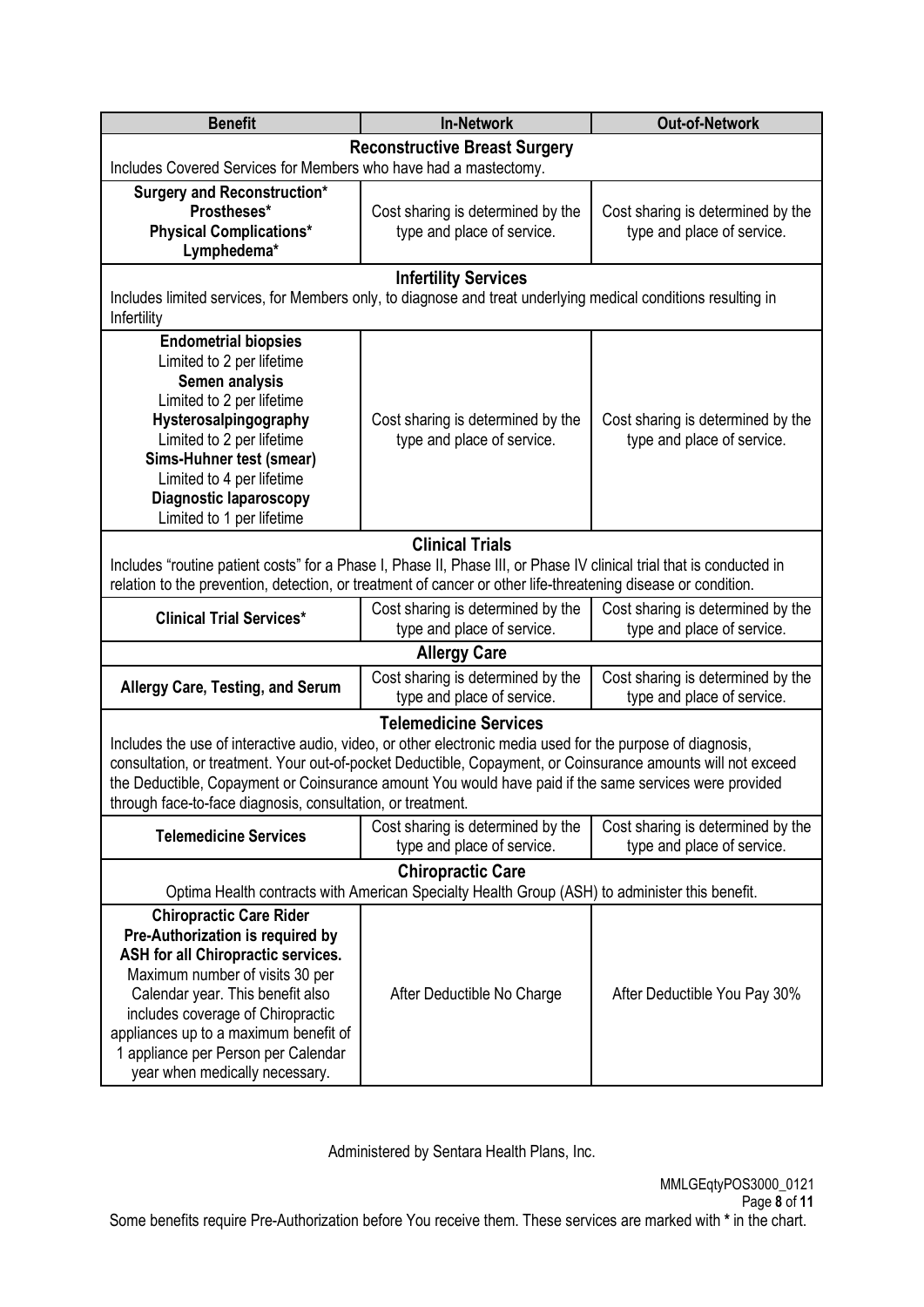| <b>Benefit</b>                                                                                                           | <b>In-Network</b>          | <b>Out-of-Network</b>        |
|--------------------------------------------------------------------------------------------------------------------------|----------------------------|------------------------------|
| Wigs<br>Reimbursement for wigs in conjunction<br>with chemotherapy. Coverage is<br>limited to 3 units per Calendar year. | After Deductible No Charge | After Deductible You Pay 30% |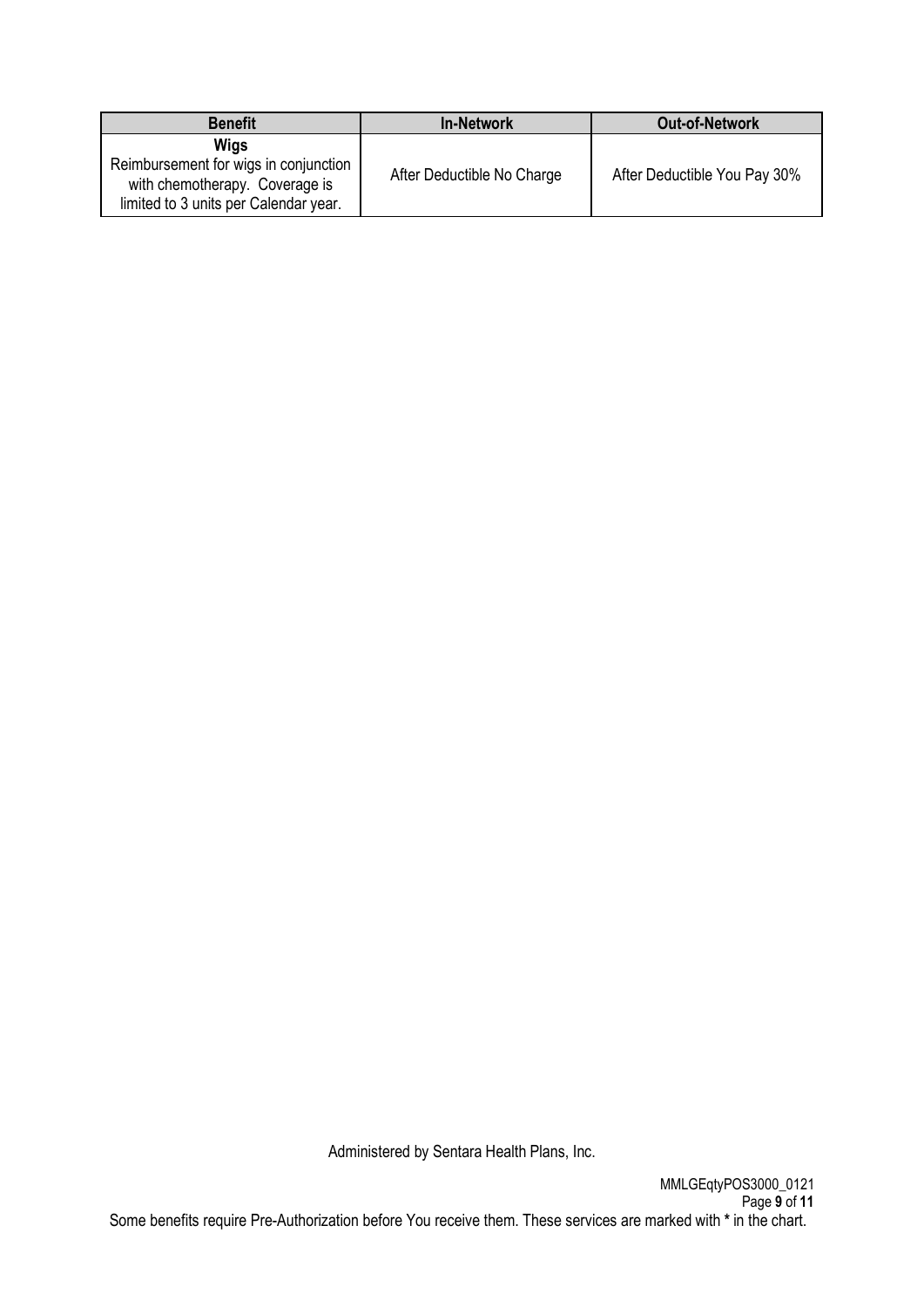## **Notice/Notes/Terms & Conditions:**

Dependent Children enrolled in the Plan are Covered until the end of year they turn 26.

This Plan does not have pre-existing condition exclusions.

This Plan does not have annual or lifetime dollar limits on Essential Health Benefits.

This is a group plan sponsored by Your employer. Your employer will pay the premium to us on Your behalf. Your employer will tell You how much You must contribute, if any, to the premium.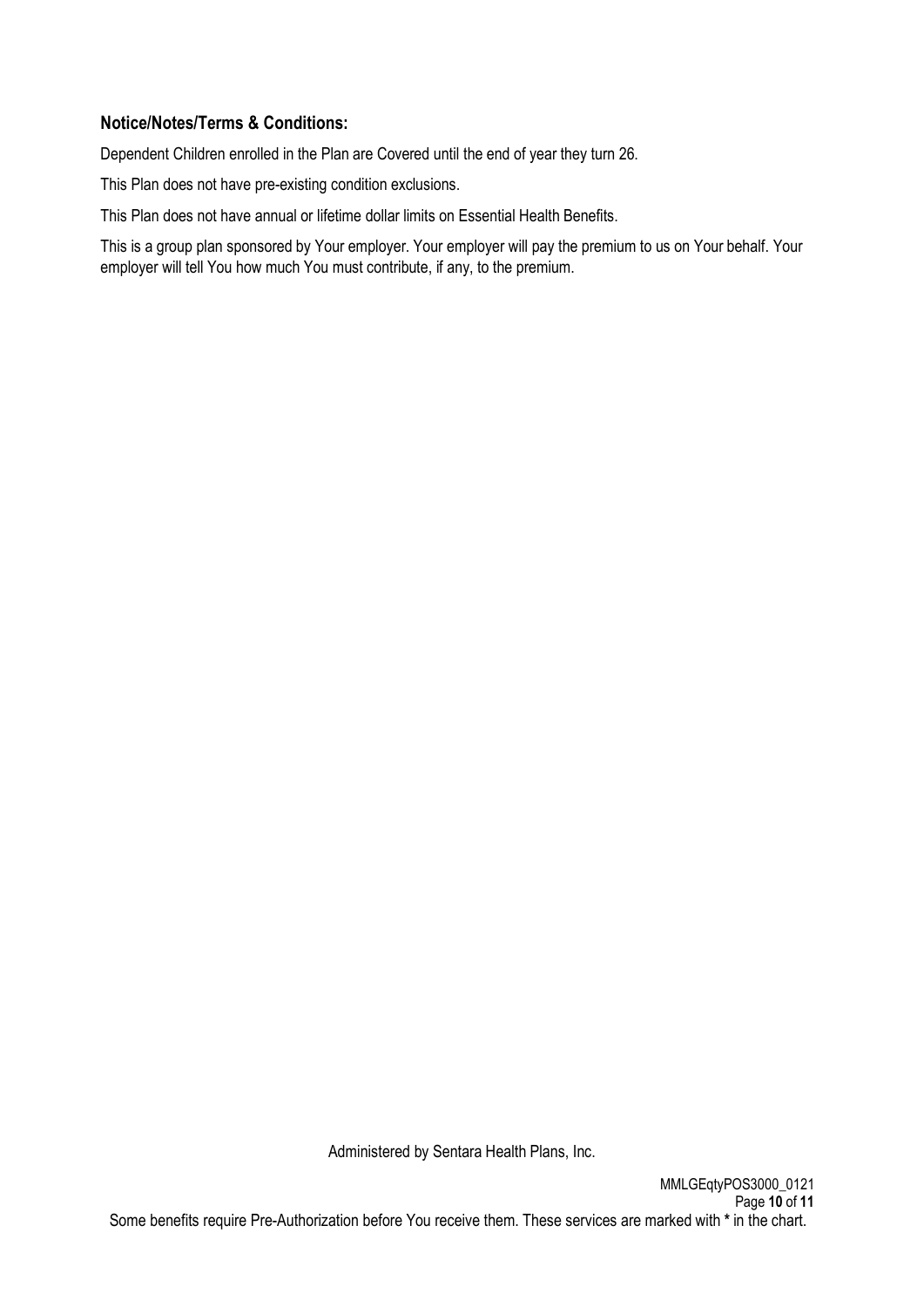# Need help in another language? Call us.

需要以其他语言获得帮助? 联系我们。

다른 언어로 도움이 필요하십니까? 저희에게 연락 해 주세요.

Quý vị cần được giúp đỡ bằng một ngôn ngữ khác? Hãy gọi cho chúng tôi.

Kailangan ng tulong sa ibang wika? Tawagan kami.

¿Necesita ayuda en algún otro idioma? Llámenos.

Saad łahgo át'éhígíí daa ts'í bee shíká a'doowoł nínízin. Nihich'i' hólne'.

1-855-687-6260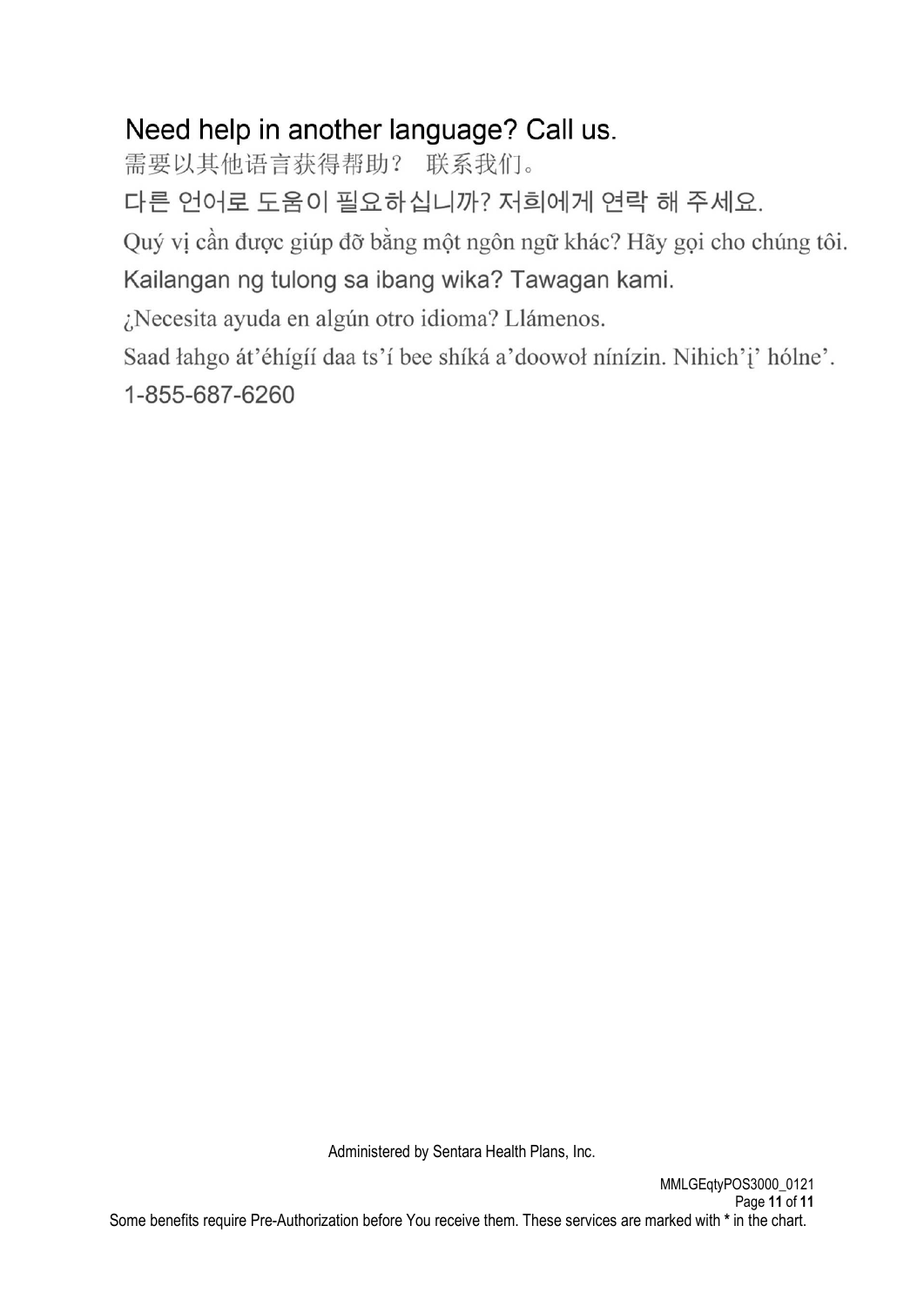**The Summary of Benefits and Coverage (SBC) document will help you choose a health [plan.](https://www.healthcare.gov/sbc-glossary/#plan) The SBC shows you how you and the [plan](https://www.healthcare.gov/sbc-glossary/#plan) would share the cost for covered health care services. NOTE: Information about the cost of this [plan](https://www.healthcare.gov/sbc-glossary/#plan) (called the [premium\)](https://www.healthcare.gov/sbc-glossary/#premium) will be provided separately. This is only a summary.** For more information about your coverage, or to get a copy of the complete terms of coverage, call 1-800-229-1199 or visit optimahealth.com and sign into the Member Portal. For general definitions of common terms, such as [allowed amount,](https://www.healthcare.gov/sbc-glossary/#allowed-amount) [balance billing,](https://www.healthcare.gov/sbc-glossary/#balance-billing) coinsurance, [copayment,](https://www.healthcare.gov/sbc-glossary/#copayment) [deductible,](https://www.healthcare.gov/sbc-glossary/#deductible) [provider,](https://www.healthcare.gov/sbc-glossary/#provider) or other underlined terms see the Glossary. You can view the Glossary at [https://www.healthcare.gov/sbc-glossary](http://www.healthcare.gov/sbc-glossary%20or%20call) or call 1-800-229-1199 to request a copy.

| <b>Important Questions</b>                                        | <b>Answers</b>                                                                                                     | <b>Why This Matters</b>                                                                                                                                                                                                                                                                                                                                                                                                                                                             |
|-------------------------------------------------------------------|--------------------------------------------------------------------------------------------------------------------|-------------------------------------------------------------------------------------------------------------------------------------------------------------------------------------------------------------------------------------------------------------------------------------------------------------------------------------------------------------------------------------------------------------------------------------------------------------------------------------|
| What is the overall<br>deductible?                                | \$3,000/Individual or \$6,000/family In-Network<br>\$5,000/Individual or \$10,000/family Out-of-<br><b>Network</b> | Generally, you must pay all of the costs from providers up to the deductible<br>amount before this plan begins to pay. If you have other family members on<br>the plan, each family member must meet their own individual deductible until<br>the total amount of deductible expenses paid by all family members meets the<br>overall family deductible.                                                                                                                            |
| Are there services covered<br>before you meet your<br>deductible? | Yes. Preventive care, vision, and materials; are<br>covered before you meet your deductible.                       | This plan covers some items and services even if you haven't yet met the<br>deductible amount. But a copayment or coinsurance may apply. For example<br>this plan covers certain preventive services without cost sharing and before<br>you meet your deductible. See a list of covered preventive services at<br>https://www.healthcare.gov/coverage/preventive-carebenefits/                                                                                                      |
| Are there other deductible<br>for specific services?              | No.                                                                                                                | You don't have to meet deductibles for specific services.                                                                                                                                                                                                                                                                                                                                                                                                                           |
| What is the out-of-pocket<br>limit for this plan?                 | For In-Network \$4,000 person / \$8,000 family and<br>out-of-network-providers \$8,000 person / \$16,000<br>family | The out-of-pocket limit is the most you could pay in a year for covered<br>services. If you have other family members in this plan, they have to meet their<br>own out-of-pocket limit until the overall family out-of-pocket limit has been met.                                                                                                                                                                                                                                   |
| What is not included in the<br>out-of-pocket limit?               | Premiums, balance-billed charges, and health<br>care this plan doesn't cover.                                      | Even though you pay these expenses, they don't count toward the out-of-<br>pocket limit                                                                                                                                                                                                                                                                                                                                                                                             |
| Will you pay less if you use a<br>network provider?               | Yes. See http://www.optimahealth.com or call<br>1-800-229-1199.                                                    | This plan uses a provider network. You will pay less if you use a provider in<br>the plan's network. You will pay the most if you use an out-of-network provider,<br>and you might receive a bill from a provider for the difference between the<br>provider's charge and what your plan pays (balance billing). Be aware, your<br>network provider might use an out-of-network provider for some services (such<br>as lab work). Check with your provider before you get services. |
| Do you need a referral to see<br>a specialist?                    | No.                                                                                                                | You can see the <b>specialist</b> you choose without a referral.                                                                                                                                                                                                                                                                                                                                                                                                                    |

A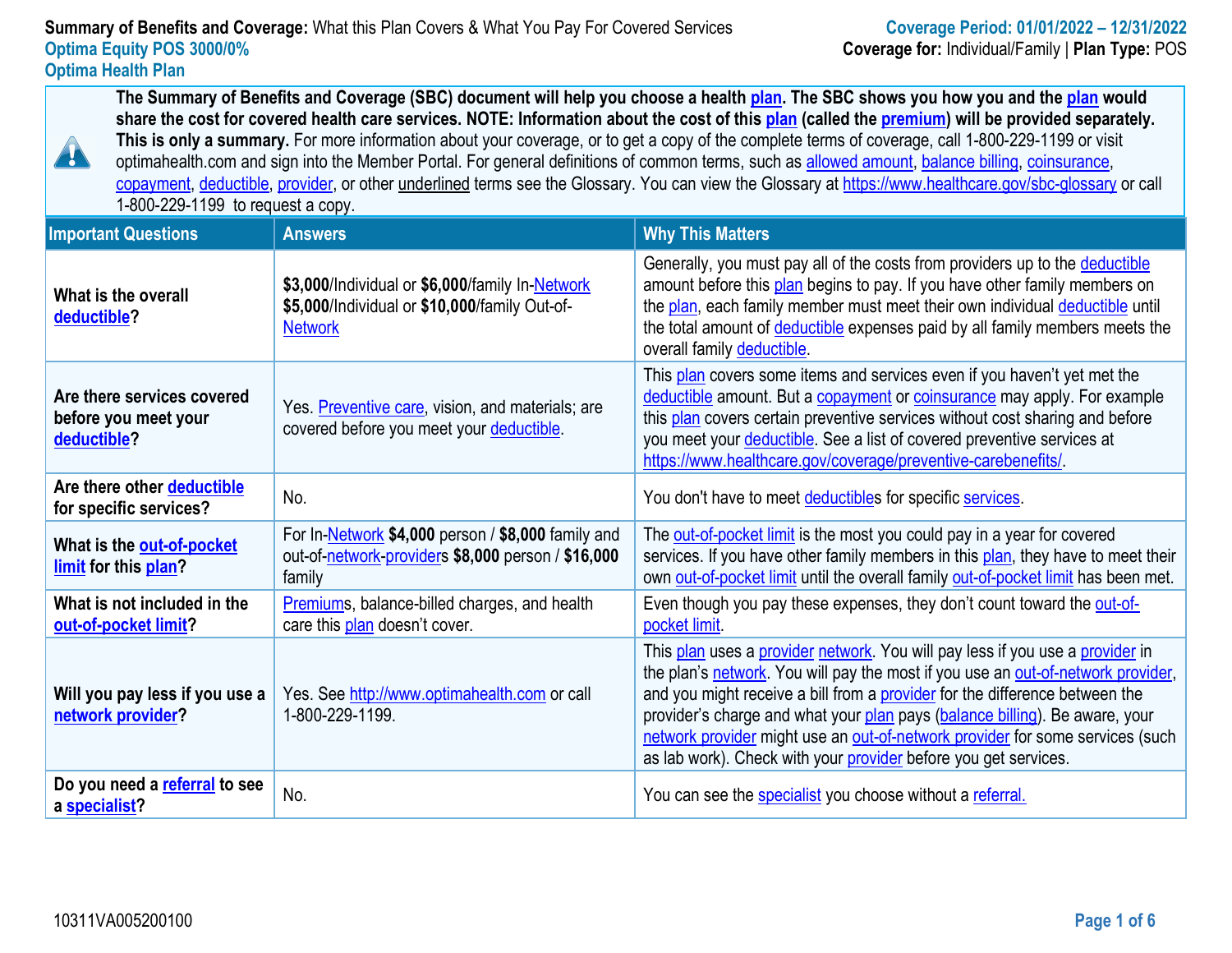$\blacktriangle$ 

All **[copayment](https://www.healthcare.gov/sbc-glossary/#copayment)** and **[coinsurance](https://www.healthcare.gov/sbc-glossary/#coinsurance)** costs shown in this chart are after your **[deductible](https://www.healthcare.gov/sbc-glossary/#deductible)** has been met, if a **[deductible](https://www.healthcare.gov/sbc-glossary/#deductible)** applies.

| <b>Services You May</b><br><b>Common</b>                                                                                                             |                                                        |                                                                                             | <b>What You Will Pay</b>                         | Limitations, Exceptions, & Other                                                                                                                                                                   |
|------------------------------------------------------------------------------------------------------------------------------------------------------|--------------------------------------------------------|---------------------------------------------------------------------------------------------|--------------------------------------------------|----------------------------------------------------------------------------------------------------------------------------------------------------------------------------------------------------|
| <b>Medical Event</b>                                                                                                                                 | <b>Need</b>                                            | <b>In-Network</b><br>(You will pay the least)                                               | <b>Out-of-Network</b><br>(You will pay the most) | <b>Important Information</b>                                                                                                                                                                       |
|                                                                                                                                                      | Primary care visit to<br>treat an injury or<br>illness | No charge                                                                                   | 30% coinsurance                                  | None                                                                                                                                                                                               |
| If you visit a health<br>care provider's office                                                                                                      | <b>Specialist</b> visit                                | No charge                                                                                   | 30% coinsurance                                  | None                                                                                                                                                                                               |
| or clinic                                                                                                                                            | Preventive care/<br>screening/<br>immunization         | No charge, deductible does not<br>apply                                                     | 30% coinsurance                                  | You may have to pay for services that<br>aren't preventive. Ask your provider if the<br>services you need are preventive. Then<br>check what your plan will pay for.                               |
|                                                                                                                                                      | Diagnostic test (x-ray,<br>blood work)                 | No charge                                                                                   | 30% coinsurance                                  | None                                                                                                                                                                                               |
| If you have a test                                                                                                                                   | Imaging (CT/PET<br>scans, MRIs)                        | No charge                                                                                   | 30% coinsurance                                  | Pre-authorization required.                                                                                                                                                                        |
| If you need drugs to<br>treat your illness or<br>condition<br>More information about<br>prescription drug<br>coverage is available at<br>optumrx.com | Generic Drugs (Tier 1)                                 | \$15 copayment 30-day retail<br>\$45 copayment 90-day retail<br>\$15 copayment mail order   | Not covered retail<br>Not covered mail order     | Medical deductible applies. Prescription<br>drug coverage is provided by OptumRx.<br>Please contact OptumRx Member<br>Services at 1-844-265-1719 or their<br>Pharmacy Help Desk at 1-844-368-8731. |
|                                                                                                                                                      | Brand Drugs (Tier 2)                                   | \$30 copayment 30-day retail<br>\$90 copayment 90-day retail<br>\$60 copayment mail order   | Not covered retail<br>Not covered mail order     |                                                                                                                                                                                                    |
|                                                                                                                                                      | Non-Preferred Drugs<br>(Tier 3)                        | \$60 copayment 30-day retail<br>\$180 copayment 90-day retail<br>\$150 copayment mail order | Not covered retail<br>Not covered mail order     |                                                                                                                                                                                                    |
|                                                                                                                                                      | <b>Specialty drugs</b> (Tier<br>4)                     | \$120 copayment 30-day retail<br>Not covered 90-day retail<br>Not covered mail order        | Not covered retail<br>Not covered mail order     |                                                                                                                                                                                                    |
| If you have outpatient<br>surgery                                                                                                                    | Facility fee (e.g.,<br>ambulatory surgery<br>center)   | No charge                                                                                   | 30% coinsurance                                  | Pre-authorization required.                                                                                                                                                                        |
|                                                                                                                                                      | Physician/surgeon<br>fees                              | No charge                                                                                   | 30% coinsurance                                  | None                                                                                                                                                                                               |

\* For more information about limitations and exceptions, see the plan or policy document at optimahealth.com **Page 2 of 6**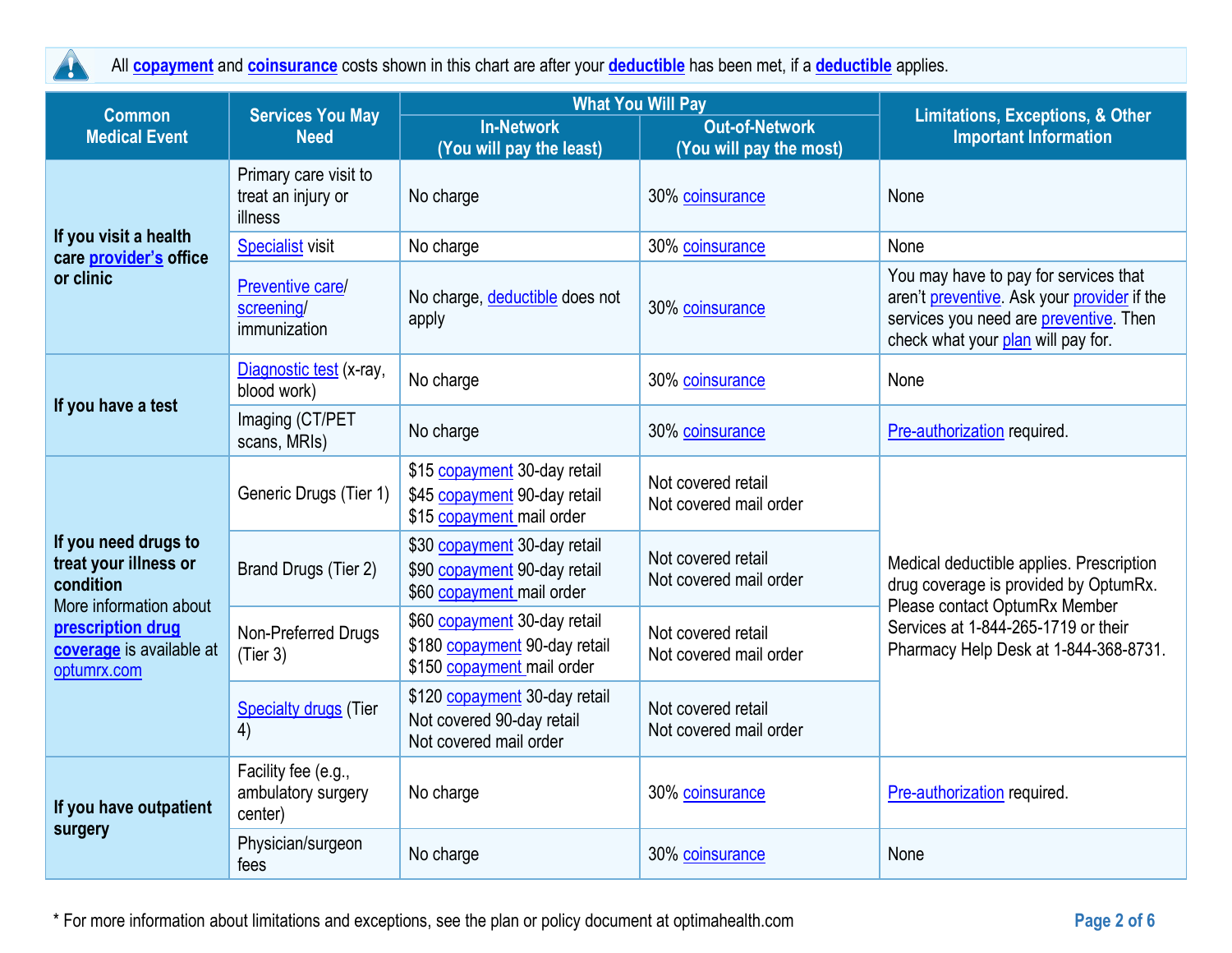|                                                                         | <b>What You Will Pay</b><br><b>Services You May</b><br><b>Common</b> |                           |                                    | Limitations, Exceptions, & Other                                                                                                                                                                                           |
|-------------------------------------------------------------------------|----------------------------------------------------------------------|---------------------------|------------------------------------|----------------------------------------------------------------------------------------------------------------------------------------------------------------------------------------------------------------------------|
| <b>Medical Event</b>                                                    | <b>Need</b>                                                          | <b>In-Network</b>         | <b>Out-of-Network</b>              | <b>Important Information</b>                                                                                                                                                                                               |
|                                                                         |                                                                      | (You will pay the least)  | (You will pay the most)            |                                                                                                                                                                                                                            |
|                                                                         | <b>Emergency room care</b>                                           | No charge                 | No charge                          | None                                                                                                                                                                                                                       |
| If you need immediate<br>medical attention                              | <b>Emergency medical</b><br>transportation                           | No charge                 | No charge                          | None                                                                                                                                                                                                                       |
|                                                                         | <b>Urgent care</b>                                                   | No charge                 | 30% coinsurance                    | None                                                                                                                                                                                                                       |
| If you have a hospital                                                  | Facility fee (e.g.,<br>hospital room)                                | No charge                 | 30% coinsurance                    | Pre-authorization required.                                                                                                                                                                                                |
| stay                                                                    | Physician/surgeon<br>fees                                            | No charge                 | 30% coinsurance                    | None                                                                                                                                                                                                                       |
| If you need mental                                                      | Outpatient services                                                  | No charge office visits   | 30% coinsurance                    | Pre-authorization required for intensive<br>outpatient program, partial hospitalization                                                                                                                                    |
| health, behavioral<br>health, or substance                              |                                                                      | No charge other visits    |                                    | services, and electro-convulsive therapy,<br>and Transcranial Magnetic Stimulation.                                                                                                                                        |
| abuse services                                                          | Inpatient services                                                   | No charge                 | 30% coinsurance                    | <b>Pre-authorization required for all inpatient</b><br>services.                                                                                                                                                           |
|                                                                         | Office visits                                                        | No charge                 | 30% coinsurance                    | Pre-authorization required for prenatal<br>services. Cost sharing does not apply to<br>certain preventive services. Maternity care<br>may include tests and services described<br>elsewhere in this SBC (i.e. ultrasound). |
| If you are pregnant                                                     | Childbirth/delivery<br>professional services                         | No charge                 | 30% coinsurance                    |                                                                                                                                                                                                                            |
|                                                                         | Childbirth/delivery<br>facility services                             | No charge                 | 30% coinsurance                    |                                                                                                                                                                                                                            |
|                                                                         | Home health care                                                     | No charge                 | 30% coinsurance                    | Pre-authorization required. 100 visits/plan<br>year.                                                                                                                                                                       |
|                                                                         | <b>Rehabilitation services</b>                                       | PT/OT: No charge          | PT/OT: 30% coinsurance             | Pre-authorization required. 30 visits/plan<br>year for PT, OT. 30 visits/plan year for ST.                                                                                                                                 |
| If you need help<br>recovering or have<br>other special health<br>needs | <b>Habilitation services</b>                                         | Speech Therapy: No charge | Speech Therapy: 30%<br>coinsurance | Combined rehabilitation and habilitation<br>services                                                                                                                                                                       |
|                                                                         | <b>Skilled nursing care</b>                                          | No charge                 | 30% coinsurance                    | Pre-authorization required. 100 days/plan<br>year.                                                                                                                                                                         |
|                                                                         | <b>Durable medical</b><br>equipment                                  | No charge                 | 30% coinsurance                    | <b>Pre-authorization required for single items</b><br>over \$750, all rental items, and repair and<br>replacement.                                                                                                         |
|                                                                         | <b>Hospice services</b>                                              | No charge                 | 30% coinsurance                    | Pre-authorization required.                                                                                                                                                                                                |

\* For more information about limitations and exceptions, see the plan or policy document at optimahealth.com **Page 3 of 6**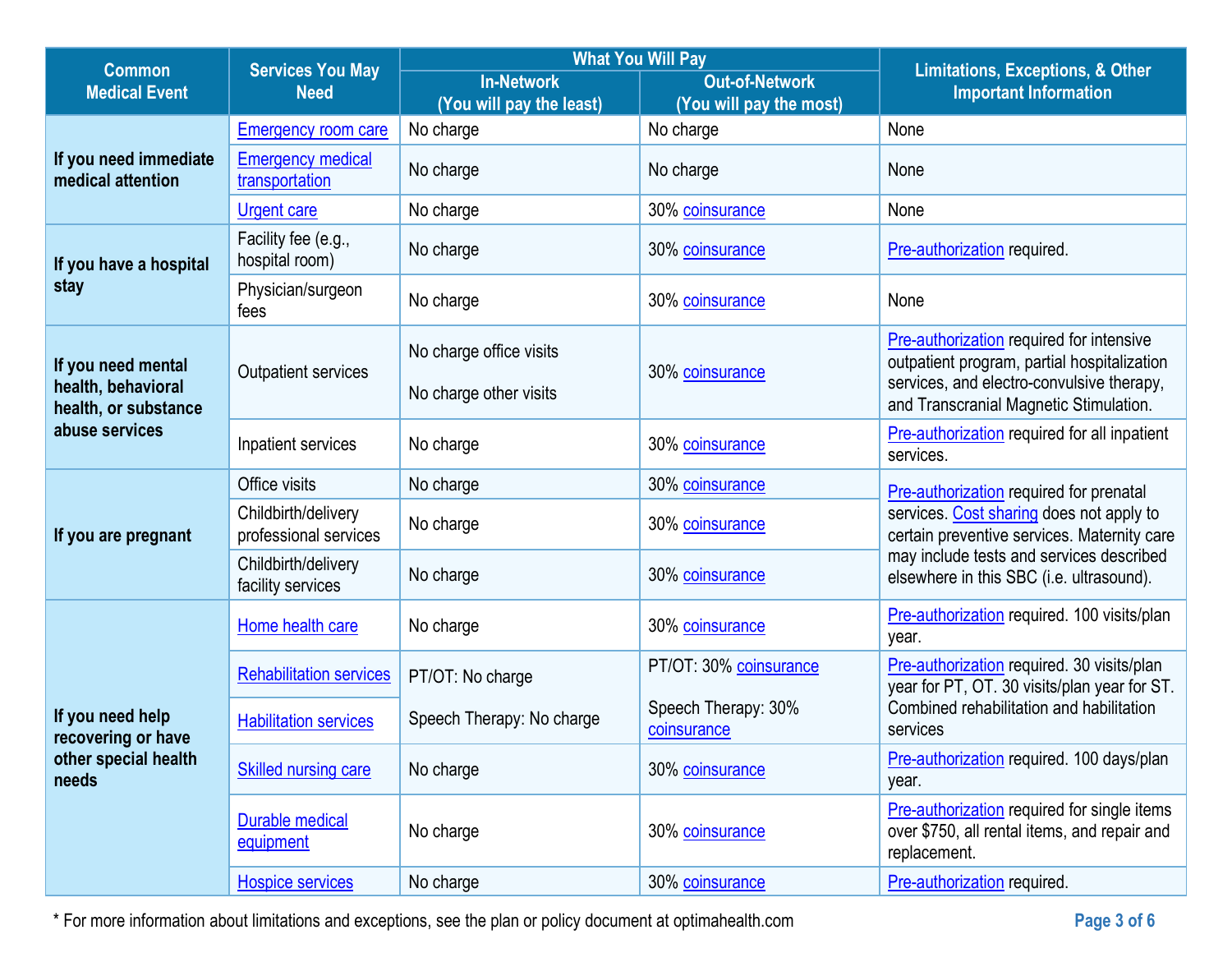| <b>Common</b>                             | <b>Services You May</b>       | <b>What You Will Pay</b>                                                                                                                                                                                                                                    |                                                  | <b>Limitations, Exceptions, &amp; Other</b>                                                                                                                                                                                                     |  |
|-------------------------------------------|-------------------------------|-------------------------------------------------------------------------------------------------------------------------------------------------------------------------------------------------------------------------------------------------------------|--------------------------------------------------|-------------------------------------------------------------------------------------------------------------------------------------------------------------------------------------------------------------------------------------------------|--|
| <b>Medical Event</b><br><b>Need</b>       |                               | <b>In-Network</b><br>(You will pay the least)                                                                                                                                                                                                               | <b>Out-of-Network</b><br>(You will pay the most) | <b>Important Information</b>                                                                                                                                                                                                                    |  |
|                                           | Children's eye exam           | \$15 copayment/standard,<br>deductible does not apply                                                                                                                                                                                                       | \$30 Reimbursement, deductible<br>does not apply | Coverage limited to one exam/plan year<br>from participating EyeMed providers.                                                                                                                                                                  |  |
| If your child needs<br>dental or eye care | Children's glasses            | No charge contact lenses when<br>medically necessary, deductible<br>does not apply<br>\$130 allowance/frames and<br>contact lenses, deductible does<br>not apply<br>No charge/single, bifocal,<br>trifocal, lenticular lenses,<br>deductible does not apply | Not covered                                      | Contact lenses are in lieu of frames.<br>Coverage limited to one/plan year for<br>lenses and contact lenses and one/24<br>months for frames from participating<br>EyeMed providers. Additional charge may<br>apply for additional lens options. |  |
|                                           | Children's dental<br>check-up | Not covered                                                                                                                                                                                                                                                 | Not covered                                      | None                                                                                                                                                                                                                                            |  |

# **Excluded Services & Other Covered Services:**

| Services Your Plan Generally Does NOT Cover (Check your policy or plan document for more information and a list of any other excluded services.) |                                                |                            |  |  |  |  |
|--------------------------------------------------------------------------------------------------------------------------------------------------|------------------------------------------------|----------------------------|--|--|--|--|
| $\bullet$ Acupuncture                                                                                                                            | • Dental Care (Pediatric)                      | • Routine Foot Care        |  |  |  |  |
| • Bariatric Surgery                                                                                                                              | • Hearing Aids                                 | • Weight Loss Programs     |  |  |  |  |
| • Cosmetic Surgery                                                                                                                               | • Long-term Care                               |                            |  |  |  |  |
| $\bullet$ Dental Care (Adult)                                                                                                                    |                                                |                            |  |  |  |  |
| Other Covered Services (Limitations may apply to these services. This isn't a complete list. Please see your plan document.)                     |                                                |                            |  |  |  |  |
| $\bullet$ Chiropractic Care                                                                                                                      | Non-emergency care when travelling outside the | • Private-duty Nursing     |  |  |  |  |
| $\bullet$ Infertility Treatment                                                                                                                  | U.S. (under out-of-network benefit)            | • Routine Eye Care (Adult) |  |  |  |  |

# • Infertility Treatment

#### **Your Rights to Continue Coverage:**

For more information on your rights to continue coverage, contact the plan at 1-800-229-1199. There are agencies that can help if you want to continue your coverage after it ends. The contact information for those agencies is: Virginia State Corporation Commission, Life & Health Division, Bureau of Insurance, at 1-877-310-6560 or bureauofinsurance@scc.virginia.gov; the U.S. Department of Labor, Employee Benefits Security Administration at 1-866-444-3272 orwww.dol.gov/ebsa/healthreform; or the U.S. Department of Health and Human Services at 1-877-267-2323 x61565 or www.cciio.cms.gov. Other coverage options may be available to you too, including buying individual insurance coverage through the Health Insurance Marketplace. For more information about the Marketplace, visit www.HealthCare.gov or call 1-800- 318-2596. Other coverage options may be available to you too, including buying individual insurance coverage through the Health Insurance [Marketplace.](https://www.healthcare.gov/sbc-glossary/#plan) For more information about the [Marketplace,](https://www.healthcare.gov/sbc-glossary/#Market%20place) visit [www.healthcare.gov](https://www.healthcare.gov/sbc-glossary/#plan) or call 1-800-318-2596.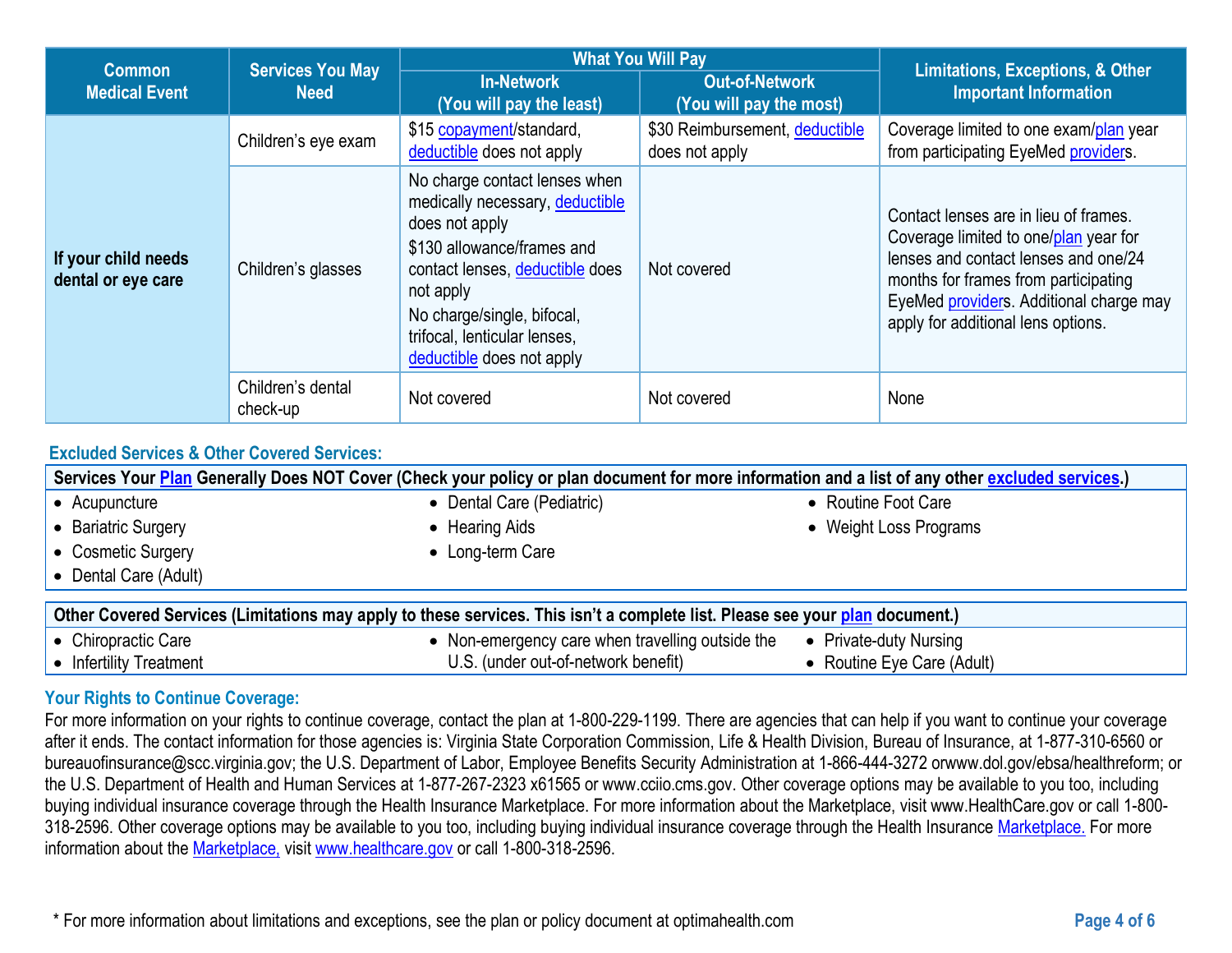Your Grievance and Appeals Rights: There are agencies that can help if you have a complaint against your [plan](https://www.healthcare.gov/sbc-glossary/#plan) for a denial of a [claim.](https://www.healthcare.gov/sbc-glossary/#claim) This complaint is called a [grievance](https://www.healthcare.gov/sbc-glossary/#grievance) or [appeal.](https://www.healthcare.gov/sbc-glossary/#appeal) For more information about your rights, look at the explanation of benefits you will receive for that medical [claim.](https://www.healthcare.gov/sbc-glossary/#claim) Your [plan](https://www.healthcare.gov/sbc-glossary/#plan) documents also provide complete information to submit a [claim,](https://www.healthcare.gov/sbc-glossary/#claim) [appeal,](https://www.healthcare.gov/sbc-glossary/#appeal) or a [grievance](https://www.healthcare.gov/sbc-glossary/#grievance) for any reason to your [plan.](https://www.healthcare.gov/sbc-glossary/#plan) For more information about your rights, this notice, or assistance, contact: Member Services at the number on the back of your member ID card. You may also contact the Department of Labor's Employee Benefits Security Administration at 1-866-444-EBSA (3272) or www.dol.gov/ebsa/healthreform; or your state department of insurance at the Virginia State Corporation Commission, Life & Health Division, Bureau of Insurance, P.O. Box 1157, Richmond, VA, 23218, 1-877-310-6560 or bureauofinsurance@scc.virginia.gov.

### **Does this plan provide Minimum Essential Coverage? Yes**

[Minimum Essential Coverage](https://www.healthcare.gov/sbc-glossary/#minimum-essential-coverage) generally includes [plans,](https://www.healthcare.gov/sbc-glossary/#plan) [health insurance](https://www.healthcare.gov/sbc-glossary/#health-insurance) available through the [Marketplace](https://www.healthcare.gov/sbc-glossary/#marketplace) or other individual market policies, Medicare, Medicaid, CHIP, TRICARE, and certain other coverage. If you are eligible for [Minimum Essential Coverage,](https://www.healthcare.gov/sbc-glossary/#minimum-essential-coverage) you may not be eligible for the [premium tax credit..](https://www.healthcare.gov/sbc-glossary/#premium-tax-credits)

#### **Does this plan meet the Minimum Value Standards? Yes**

If your [plan](https://www.healthcare.gov/sbc-glossary/#plan) doesn't meet the [Minimum Value Standards,](https://www.healthcare.gov/sbc-glossary/#minimum-value-standard) you may be eligible for a [premium tax credit](https://www.healthcare.gov/sbc-glossary/#premium-tax-credits) to help you pay for a plan through the [Marketplace.](https://www.healthcare.gov/sbc-glossary/#marketplace)

#### **Language Access Services:**

Spanish (Español): Para obtener asistencia en Español, llame al 1-855-687-6260.

Tagalog (Tagalog): Kung kailangan ninyo ang tulong sa Tagalog tumawag sa 1-855-687-6260.

Chinese (中文): 如果需要中文的帮助, 请拨打这个号码 1-855-687-6260.

Navajo (Dine): Dinek'ehgo shika at'ohwol ninisingo, kwiijigo holne' 1-855-687-6260.

–To see examples of how this plan might cover costs for a sample medical situation, see the next page.–